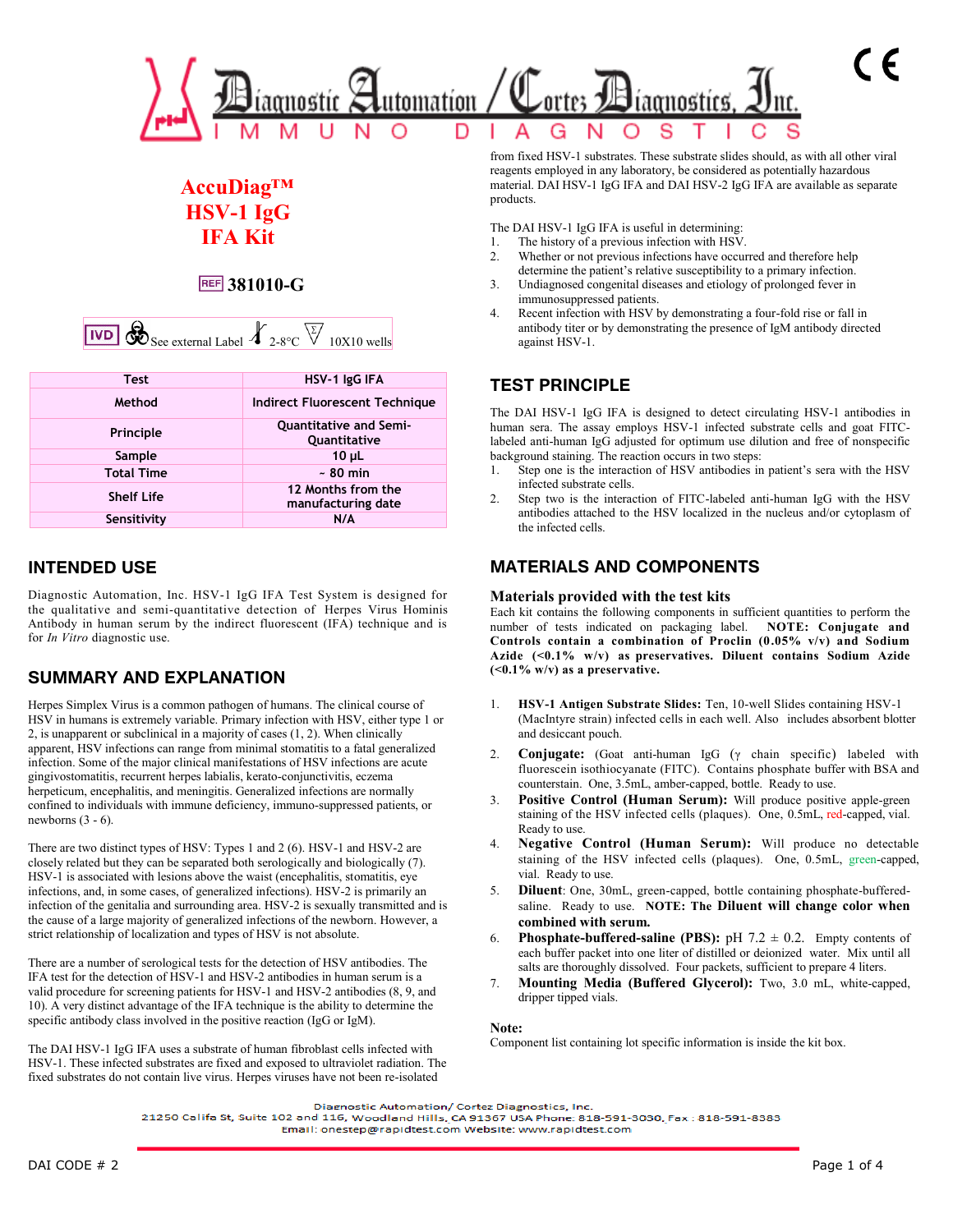

#### **Materials required but not provided**

- 1. Small serological, Pasteur, capillary, or automatic pipettes.
- 2. Disposable pipette tips.
- 3. Small test tubes, 13 x 100mm or comparable.
- 4. Test tube racks.
- 5. Staining dish: A large staining dish with a small magnetic mixing set-up provides an ideal mechanism for washing Slides between incubation steps.
- 6. Cover slips, 24 x 60mm, thickness No. 1.
- 7. Distilled or deionized water.
- 8. Properly equipped fluorescence microscope.
- 9. 1 Liter Graduated Cylinder.
- 10. Laboratory timer to monitor incubation steps.
- 11. Disposal basin and disinfectant (i.e.: 10 % household bleach 0.5% Sodium Hypochlorite).

The following filter systems, or their equivalent, have been found to be satisfactory for routine use with transmitted or incident light darkfield assemblies:

| <b>TRANSMITTED LIGHT</b>                       |                       |                               |  |
|------------------------------------------------|-----------------------|-------------------------------|--|
| <b>Light Source: Mercury vapor 200W or 50W</b> |                       |                               |  |
| <b>Excitation Filter</b>                       | <b>Barrier Filter</b> | <b>Red Suppression Filter</b> |  |
| <b>KP490</b>                                   | K510 or K530          | <b>BG38</b>                   |  |
| <b>BG12</b>                                    | K510 or K530          | <b>BG38</b>                   |  |
| <b>FITC</b>                                    | K <sub>520</sub>      | <b>BG38</b>                   |  |
| Light Source: Tungsten - Halogen 100W          |                       |                               |  |
| KP490                                          | K510 or K530          | <b>BG38</b>                   |  |

| <b>INCIDENT LIGHT</b>                         |                                  |                       |                                         |
|-----------------------------------------------|----------------------------------|-----------------------|-----------------------------------------|
| Light Source: Mercury Vapor 200, 100, 50 W    |                                  |                       |                                         |
| <b>Excitation</b><br><b>Filter</b>            | <b>Dichroic</b><br><b>Mirror</b> | <b>Barrier Filter</b> | <b>Red Suppression</b><br><b>Filter</b> |
| <b>KP500</b>                                  | <b>TK510</b>                     | K510 OR K530          | <b>BG38</b>                             |
| <b>FITC</b>                                   | <b>TK510</b>                     | K530                  | <b>BG38</b>                             |
| Light Source: Tungsten – Halogen 50 and 100 W |                                  |                       |                                         |
| <b>KP500</b>                                  | <b>TK510</b>                     | K510 or K530          | <b>BG38</b>                             |
| <b>FITC</b>                                   | TK510                            | K530                  | <b>BG38</b>                             |

#### **SPECIMEN COLLECTION AND PREPARATION**

- Diagnostic Automation Inc. recommends that the user carry out specimen collection in accordance with CLSI document M29: Protection of Laboratory Workers from Occupationally Acquired Infectious Diseases. No known test method can offer complete assurance that human blood samples will not transmit infection. Therefore, all blood derivatives should be considered potentially infectious.
- 2. Only freshly drawn and properly refrigerated sera obtained by approved aseptic venipuncture procedures with this assay (14, 15). No anticoagulants or preservatives should be added. Avoid using hemolyzed, lipemic, or bacterially contaminated sera.
- 3. Store sample at room temperature for no longer than 8 hours. If testing is not performed within 8 hours, sera may be stored between 2 - 8°C, for no longer than 48 hours. If delay in testing is anticipated, store test sera at –20°C or lower. Avoid multiple freeze/thaw cycles which may cause loss of antibody activity and give erroneous results. It is the responsibility of the individual laboratory to use all available references and/or its own studies to determine stability criteria for its laboratory (17).

#### **ASSAY PROCEDURE**

- Remove Slides from refrigerated storage and allow them to warm to room temperature (20 - 25°C). Tear open the protective envelope and remove Slides. **Do not apply pressure to flat sides of protective envelope.**
- 2. Identify each well with the appropriate patient sera and Controls. NOTE: **The Controls are intended to be used undiluted.** Prepare a 1:10 dilution (e.g.: 10µL of serum + 90µL of Diluent or PBS) of each patient serum. **The Diluent will undergo a color change confirming that the specimen has been combined with the Diluent**. Patients should be screened at 1:10 and 1:100. The 1:100 dilution can be prepared by further diluting the 1:10 dilution (1:10) using PBS.

#### **Dilution Options:**

- a. As an option, users may prepare initial sample dilutions using PBS.
- b. Users may titrate the Positive Control to endpoint to serve as a semiquantitative (1+ Minimally Reactive) Control. In such cases, the Control should be diluted two-fold in Diluent or PBS. When evaluated by DAI, an endpoint dilution is established and printed on the Positive Control vial  $(±)$ one dilution). It should be noted that due to variations within the laboratory (equipment, etc.), each laboratory should establish its own expected endpoint titer for each lot of Positive Control.
- c. When titrating patient specimens, initial dilutions and all subsequent dilutions should be prepared in Diluent or PBS.
- 3. With suitable dispenser (listed above), dispense  $20\mu$ L of each Control and each diluted patient sera in the appropriate wells.
- 4. Incubate Slides at room temperature (20 25°C) for 30 minutes.
- 5. Gently rinse Slides with PBS. Do not direct a stream of PBS into the test wells.
- 6. Wash slides for two, 5 minute intervals, changing PBS between washes.
- Remove Slides from PBS one at a time. Invert Slide and key wells to holes in blotters provided. Blot Slide by wiping the reverse side with an absorbent wipe. CAUTION: Position the blotter and Slide on a hard, flat surface. Blotting on paper towels may destroy the Slide matrix. **Do not allow the Slides to dry during the test procedure.**
- 8. Add 20µL of Conjugate to each well.
- 9. Repeat steps 4 through 7.
- 10. Apply 3 5 drops of Mounting Media to each Slide (between the wells) and coverslip. Examine Slides immediately with an appropriate fluorescence microscope.

**NOTE**: **If delay in examining Slides is anticipated, seal coverslip with clear nail polish and store in refrigerator. It is recommended that Slides be examined on the same day as testing.**

# **RESULTS**<br>1. 1+ to 4+ a

- 1. 1+ to 4+ apple-green fluorescence in the nucleus and/or cytoplasm of the infected substrate cells represents a positive reaction.
- 2. All positive test sera should be titered to endpoint. This is accomplished by preparing serial two-fold dilutions of the test sera in PBS (i.e., 1:20, 1:40, 1:80, etc.). The endpoint is the last dilution that produces a 1+ positive applegreen staining.
- 3. The absence of staining in the infected cells represents a negative reaction.

**NOTE:** The number of infected cells seen in the positive control test wells should closely approximate the number of infected cells seen in positive patient test wells. The number of uninfected cells in each well serves as a built-in negative control should all the cells in patient test wells fluoresce apple-green in the nucleus and/or cytoplasm, consider an autoimmune staining related to anti-nuclear, antimitochondrial, or other autoantibody. It should also be noted at low titers (1:10 - 1:40), staining in the cytoplasm of a cell may be related to HLA or blood group antigen antibody reactions.

Diagnostic Automation/ Cortez Diagnostics, Inc.

21250 Califa St, Suite 102 and 116, Woodland Hills, CA 91367 USA Phone: 818-591-3030, Fax: 818-591-8383 Email: onestep@rapidtest.com Website: www.rapidtest.com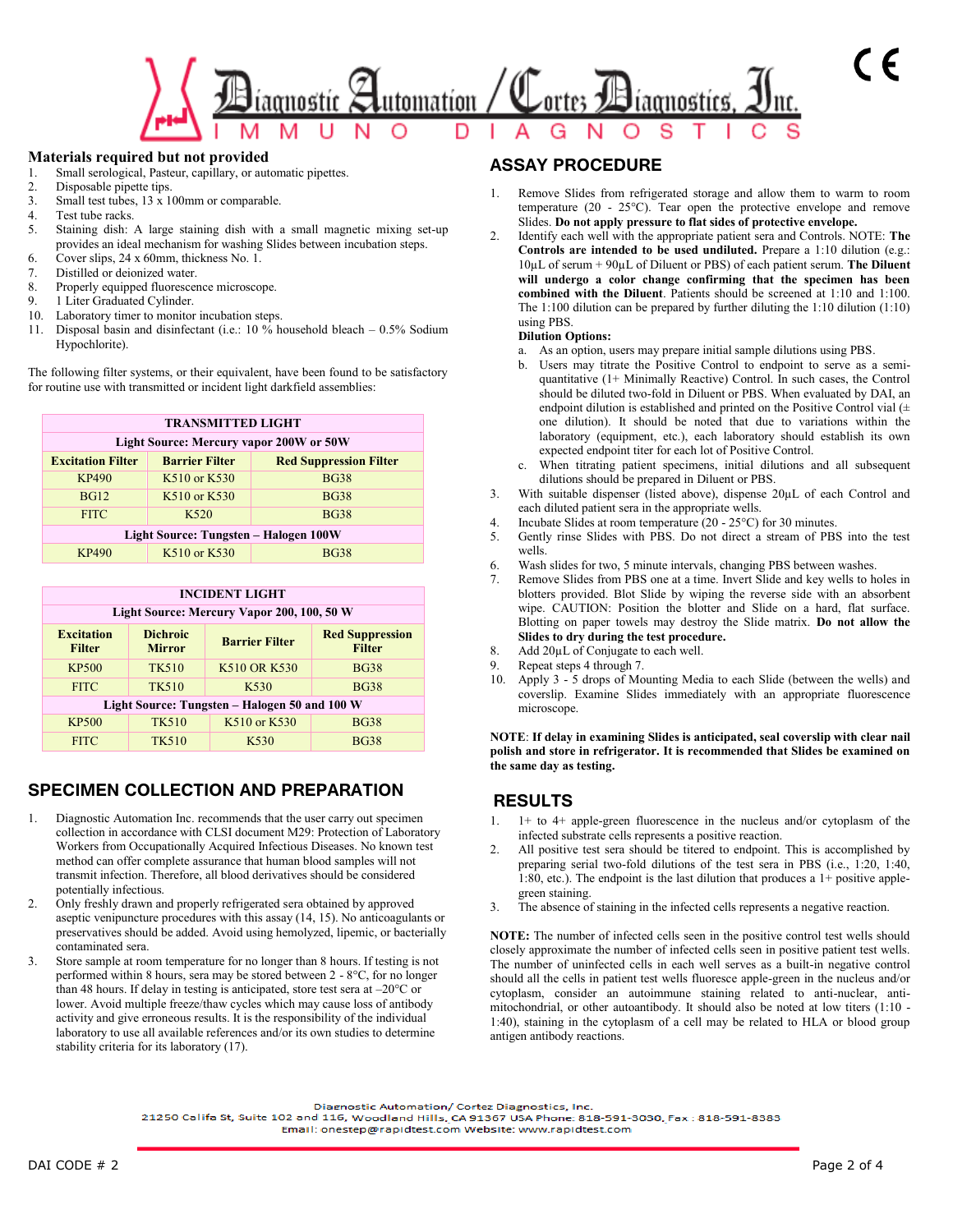

| <b>Serum Titer</b> | Interpretation                                                                                                                                                                                                                                                                                                                                                                                                                                                                            |
|--------------------|-------------------------------------------------------------------------------------------------------------------------------------------------------------------------------------------------------------------------------------------------------------------------------------------------------------------------------------------------------------------------------------------------------------------------------------------------------------------------------------------|
| Less than $1:10$   | Negative for antibodies to HSV-1 dependent on<br>substrate used. (Caution: In patients having an<br>early acute encounter with HSV, Detectable<br>antibody levels may not have been reached. A<br>second specimen 14-21 days later should be<br>requested and retested).                                                                                                                                                                                                                  |
| 1:10 to $1:100$    | Positive for antibodies to HSV. This does not<br>confirm an immune status, but does indicate a<br>prior exposure or infection with HSV. (See<br>Limitations of the Assay).                                                                                                                                                                                                                                                                                                                |
| 1:1000 or Greater  | Suggestive of recent infection with HSV. Note:<br>if further verification is needed an IgM test<br>should be performed. IgM specific HSV<br>antibodies occur with primary infections, reach<br>a peak in 6-8 weeks, and decline rapidly. A<br>second specimen may be drawn 2-3 weeks after<br>the first specimen. Perform tests on both<br>specimens simultaneously to determine if a<br>four-fold rise or fall in titer has occurred. This<br>would be diagnostic of a recent infection. |

## **QUALITY CONTROL**

- Every time the assay is run, a Positive Control, a Negative Control, and a Buffer Control must be included.
- It is recommended that one read the Positive and Negative Controls before evaluating test results. This will assist in establishing the references required to interpret the test sample. If Controls do not appear as described below, results are invalid.
	- a. **Negative Control** characterized by the absence of nuclear staining and a red, or dull green, background staining of all cells due to Evans Blue. Use the reaction of the Negative Control serum as a guide for interpretation of patient results.
	- b. **Positive Control** characterized by a 3+ to 4+ apple-green fluorescent staining intensity, forming plaques of the nucleus and/or cytoplasm of the cells. Five (5) to 15% staining of the total cell population represents a positive reaction.
- 3. Additional Controls may be tested according to guidelines or requirements of local, state, and/or federal regulations or accrediting organizations.

**NOTE: The intensity of the observed fluorescence may vary with the microscope and filter system used.** 

## **LIMITATIONS OF PROCEDURE**

- 1. HSV types 1 and 2 share common antigens (10, 11, and 12); therefore, the detection of antibody to HSV-1 may not be diagnostic for HSV-1 infection unless no antibody titers are found for HSV-2.
- 2. A significant rise in antibody titer does not always accompany recurrent infections, reactivated infections, or infections with HSV-2. In addition, significant rises in HSV antibody titers may be caused by Varicella Zoster virus (chicken pox). Patients infected with VZV who have had past HSV infections may show a rise in antibody titers to HSV-1 and HSV-2 antigens (5).
- 3. Most individuals in epidemiological population studies have been infected by HSV by the time they are twenty years old (2). Evidence of detectable antibody in patient's sera to either type of HSV is generally not very useful with the exception of demonstrating immunoglobulin M (IgM) antibodies or a four-fold rise or fall in titer in acute and convalescent sera. In comparing acute and convalescent sera, antibodies reach their peak titer 4 - 6 weeks following initial infection. These titers may then, in time, decline and usually persist at

stable levels for the life of the individual. IgM response occurs in primary infections with HSV and persists for eight weeks after onset.

- 4. In patients with persisting antibodies to HSV, reactivation or re-infection with the same or a different type of HSV does not, as a rule, produce significant antibody rises.
- 5. The presence of HSV-1 and HSV-2 antibody levels in patient's sera may or may not confer immunity. The presence of HSV antibody titers of one type may have a protective effect in reducing the severity of infection with the second type of HSV. Re-infection reactivation of HSV occurs even in the presence of high serum antibody titers.
- 6. A single serological antibody titer to either of the HSV types should not be used as the only criteria for diagnosis. The patient's clinical data and laboratory test should be carefully reviewed by a medical authority before making a diagnosis.

#### **PRECAUTION**

- For In Vitro diagnostic use.
- 2. Follow normal precautions exercised in handling laboratory reagents. In case of contact with eyes, rinse immediately with plenty of water and seek medical advice. Wear suitable protective clothing, gloves, and eye/face protection. Do not breathe vapor. Dispose of waste observing all local, state, and federal laws.
- 3. The wells of the Slide do not contain viable organisms. However, consider the Slide potentially bio-hazardous materials and handle accordingly.
- The Controls are potentially bio-hazardous materials. Source materials from which these products were derived were found negative for HIV-1 antigen, HBsAg and for antibodies against HCV and HIV by approved test methods. However, since no test method can offer complete assurance that infectious agents are absent, these products should be handled at the Bio-safety Level 2 as recommended for any potentially infectious human serum or blood specimen in the Centers for Disease Control/National Institutes of Health manual "Biosafety in Microbiological and Biomedical Laboratories": current edition; and OSHA's Standard for Bloodborne Pathogens (20).
- 5. Adherence to the specified time and temperature of incubations is essential for accurate results. **All reagents must be allowed to reach room temperature (20 - 25°C) before starting the assay.** Return unused reagents to their original containers immediately and follow storage requirements.
- Improper washing could cause false positive or false negative results. Be sure to minimize the amount of any residual PBS, by blotting, before adding Conjugate. Do not allow the wells to dry out between incubations.
- 7. The Diluent, Conjugate, and Controls contain Sodium Azide at a concentration of <0.1% (w/v). Sodium Azide has been reported to form lead or copper azides in laboratory plumbing which may cause explosions on hammering. To prevent, rinse sink thoroughly with water after disposing of solution containing Sodium Azide. This preservative may by toxic if ingested.
- 8. Dilution or adulteration of these reagents may generate erroneous results.
- 9. Never pipette by mouth. Avoid contact of reagents and patient specimens with skin and mucous membranes.
- 10. Avoid microbial contamination of reagents. Incorrect results may occur.
- 11. Cross contamination of reagents and/or samples could cause erroneous results.
- 12. Reusable glassware must be washed and thoroughly rinsed free of all detergents.
- 13. Avoid splashing or generation of aerosols.
- 14. Do not expose reagents to strong light during storage or incubation.
- 15. Allowing the slide packet to equilibrate to room temperature prior to opening the protective envelope will protect the wells and blotter from condensation.
- 16. Collect the wash solution in a disposal basin. Treat the waste solution with disinfectant (i.e.:10% household bleach - 0.5% Sodium Hypochlorite). Avoid exposure of reagents to bleach fumes.
- 17. Do not expose any of the reactive reagents to bleach-containing solutions or to any strong odors from bleach-containing solutions. Trace amounts of bleach

Diagnostic Automation/ Cortez Diagnostics, Inc.

21250 Califa St, Suite 102 and 116, Woodland Hills, CA 91367 USA Phone: 818-591-8030, Fax : 818-591-8383

Email: onestep@rapidtest.com Website: www.rapidtest.com